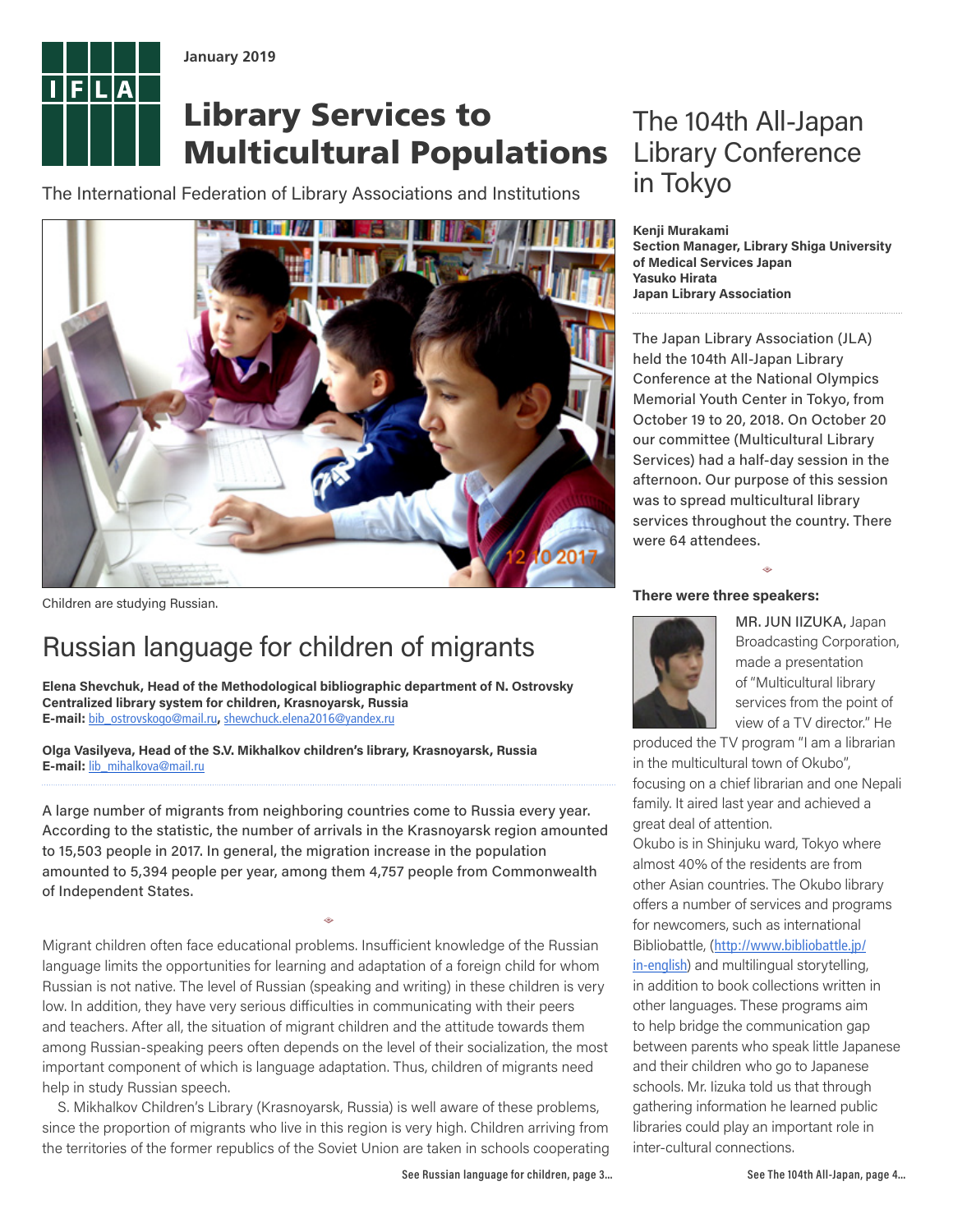

### Message from the Chair

#### **Adjoa Boateng**

Dear Section Members,

As always I will start by wishing you all the best. In my last column I noted that the start of 2018 had been very busy and gave a brief overview of our section activities. At the start of March ,many of us met at the Mid-Year meeting in Timisoara. Part of our discussions and planning laid the foundations for a very successful Section Session in Kuala Lumpur as well as the 2019 plans for the first Library Services to Multicultural Populations Award which will be launched in 2019.

### **Mid-year Meeting: in Colorado Springs, USA**

2019 will be another very busy year. Our Mid-year meeting 14-16 March 2019 , will be hosted by our Section members and colleagues at the Pikes Peak Library District in Colorado Springs, USA.

Everyone is welcome to join the event; no section membership required. There will be many open events including talks, tours of the innovative library spaces and opportunities to connect with library colleagues from around the world working with multicultural populations. [Here is our](https://www.ifla.org/node/91751) [schedule so far!](https://www.ifla.org/node/91751) We will be encouraging colleagues to also join remotely and will send out more details. In the meantime please email ifla.mcultp@gmail.com or tshnaididzekrebs@ppld.org to register of if you have any questions.

#### **Satellite Meeting: Georgia**

For 2019, Tuesday 20 & Wednesday 22 August 2019, we are collaborating with our sister section Indigenous Matter to organise a Satellite meeting in Batumi, Georgia. This is on the border of Turkey and Georgia. It is 2.5 hour flight from Batumi to Athens.

More details will be available soon via our Social Media Sites and on the Indigenous [Matters Section Facebook](https://www.facebook.com/groups/ifla-indigenous-matters-section-66990630010/) - please join!

#### **WLIC 2019 Athens: MCULTP Award**

At the Mid-year meeting in Timisoara the committee collaboratively developed the idea of launching an award as a new way for the Section with two objectives. This proposal was put forward and approved in Kuala Lumpur at WLIC 2019. I am happy to be able to say that we now have nominees for the first award which will be presented in Athens at WLIC 2019. The nominees been invited to present a paper during our session, there will be panel for questions and answers before the presentation and an opportunity to mingle and celebrate. For all Award nominees, the section will offer online recognition and publicity via our social media channels and Multiculturalism in Libraries Now website/ blog

### **Our objectives for the Award are defined below;**

- 1) To recognise and promote multicultural work happening in libraries today.
- 2) Participants in the Award will help us create a body of knowledge of best practices available online for other libraries to benefit from.

#### **We have agreed on the following details;**

- › Working name: 'Multi-culturalism in libraries now, 2018-2022' or 'the multiculturalist library now, 2018-2022'
- › Scope: rather than announcing an indefinitely recurring annual award, we will first commit only to awarding winners for a limited amount of time, then re-evaluate
- › Award is for: inspiring reports of relevant and useful practices and ideas for multicultural library services
- › Format for entries: entrants may document a practice at their own library or at another library (by doing a site visit)
- › the entry format is open; it should be suitable for sharing online with a wide public.

In closing, I would also like to remind everyone that 2019 is an IFLA nomination year. This means that we will sadly have to say goodbye to several colleagues who have given their time generously over the past four years to help promote the ideals of our section. This has been done in a variety of ways and is greatly appreciated. The nomination process means that we will also be joined by several new colleagues. At this point in the process I am able to report that the section received more expressions of interest than the number of places available. I look forward to be able to give more information and welcome the new Standing committee members in the summer Newsletter.

Finally, I would like to wish all readers and associates of Section 32: Library Services to Multicultural Populations a very merry holiday season and the very best for 2019! I hope that as many of you as possible will be able to join us in person or remotely at one or more of the events that I have outlined.

Best wishes **Adioa** Chair: Section 32 Library Services to Multicultural Populations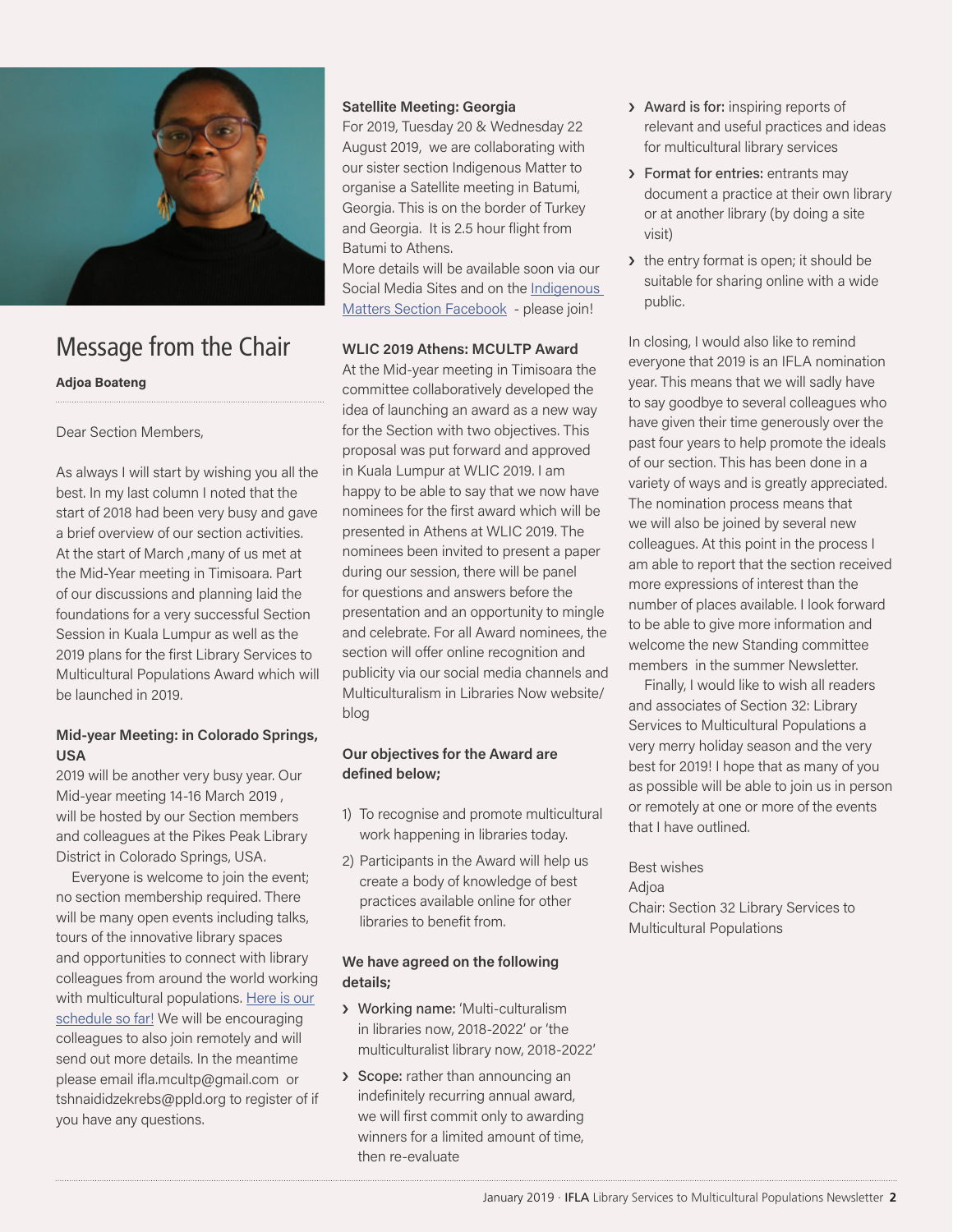### Russian language for children of migrants

#### **Continued from page 1…**

with the library. On this basis, we got the idea of a social project "Russian language for children of migrants." THE GOAL OF THE PROJECT: is to create conditions for the introduction of new cultural and educational services for children and adults in the field of learning Russian as non-native. The project was for children of primary school age and was offered as a help in learning the Russian language together with native speakers, providing Russian

literature for children and the cultural environment of the city and region immersion.

The project "Russian language for children of migrants" received the support of the M. Prokhorov Foundation in frame of competition "The New Role of Libraries in Education". The grant was allocated for the implementation of project activities: purchase educational and educational literature (Russian textbooks for foreigners, primers, books on the entertaining Russian language), educational board games, visual material and other educational services. Also the writing competition was organized as part of the project. Classes in the Russian language were conducted by specialists - teachers of the private additional education institution "Shkola In.yaz." (School for foreign languages). Starting the project the organizers were well aware that there are many courses for migrants in the Russian language. But lots of them are fee paying. Many migrant families have many children and do not have enough money to pay for their children education. The main advantage of the project was that Russian language training was available (free of charge) for all participants. Within the framework of the project, parents were also trained with their children - most often mothers. As we know, the inclusion of women in the language environment is the most



The work of literary circle "ChitayKa" (Lets Read)

important factor in the assimilation of the family into Russian society. The project organizers set themselves the following tasks:

- 1. Create a friendly environment in the library for migrant children;
- 2. To teach migrant children to use the language in everyday life, to help them to get used to the new country, to acquaint them with its culture;
- 3. Provide opportunities for children to learn and develop and integrate into society.

The project was implemented in 3 stages. The first stage – organizational - was carried out during August-October 2017. At this stage, the necessary equipment and materials were acquired. Together with the Russian language teachers, a work plan has been drawn up to teach the Russian language to migrant children. Informing potential participants and their parents from among migrants about the work of the training platform was carried out through social networks, websites of educational institutions, etc.

The second stage - the main one - was carried out during November 2017 - April 2018. Information activities of that period consisted in attracting the children of migrants to participate in events on literary and linguistic topics. Classes for the study

of the Russian language were held twice a week. The use of role and language games made it easier for both children and parents to understand difficult language constructions and forms. Systematic classes of the literary circle promoted the acquaintance of migrant children with Russian culture, provided attention to cultural events in the library, in the city and region.

At the final stage of the project, a writing competition for migrant children "I write in Russian" was organized and held. All participants were awarded prizes. As a result of the project, 59 Russian language classes were conducted. The number of students was 51 people: 31 Kyrgyz; 7 Tajiks; 6 Armenian; 6 Azerbaijanian; 1 Greek. Classes in the literary circle attended by more than 150 people.

The project team managed to create a special, friendly and comfortable environment in the library, in which children could easily communicate with each other, communicate with adults, without fear of speaking in a non-native language.

We believe that organized in the library systematic education work with migrant children helps them to find new friends and facilitates social adaptation.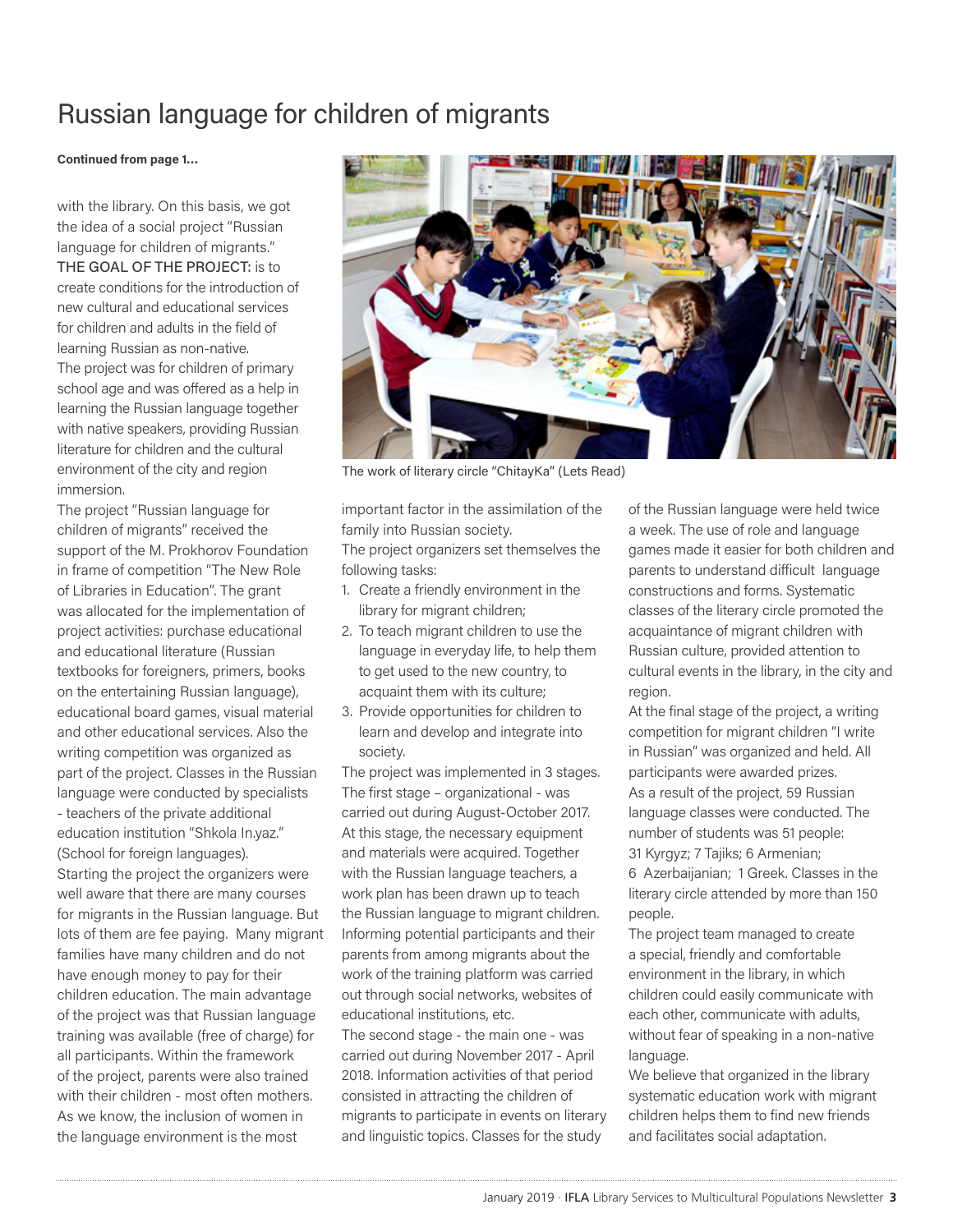# IFLA/UNESCO Multicultural Library Manifesto Toolkit Updates:

This toolkit has been developed to give practical approaches on how libraries can apply the concepts in the Manifesto. The original draft was created in 2012. In December 2018, we have finished a major review of the original English draft. The final English version is now published on IFLA Section Webpage.

Also, we translated the toolkit to Chinese and updated this version according to the final English version in December 2018. The final Chinese version is also published on IFLA Section Webpage.

 $\Leftrightarrow$ 

Please find the toolkit on the following link: https://www.ifla.org/node/8977.

The final English version was reviewed and updated by Section member Le Yang and volunteer Nicholas Demetriades. The Chinese version was translated by Section members Lan Gao and Jiangshun Zhang. This Section thanks all who have contributed to the creation, review, and translation of the toolkit.



### The 104th All-Japan Library Conference in Tokyo

**Continued from page 1…**



MS. MIYUKI NISHIMURA, Tohoku University Library, talked about "Global learning support conducted in collaboration with the international student staff members at Tohoku University Library." Tohoku University, one of the famous

universities in Japan, has over 2,000 international students. In 2012, the library launched the Library Concierge Project to serve its international students. There are now 19 international students from 14 countries working at the library. They staff the concierge desk, helping students access the collection, they also help plan cultural events, publish newsletters and build multilingual websites.



MS. ERIKO AOYAGI, the head of Hotaka Book Co., Ltd., presented "Multicultural library service, what the book company can support." Her company imports various books from over 100 countries.

Public libraries in Japan face challenges when purchasing books written in languages other than Japanese. In the session, showing a newly published bookseller's catalog titled *Picture Books of the World*; she said she would answer any requests from libraries.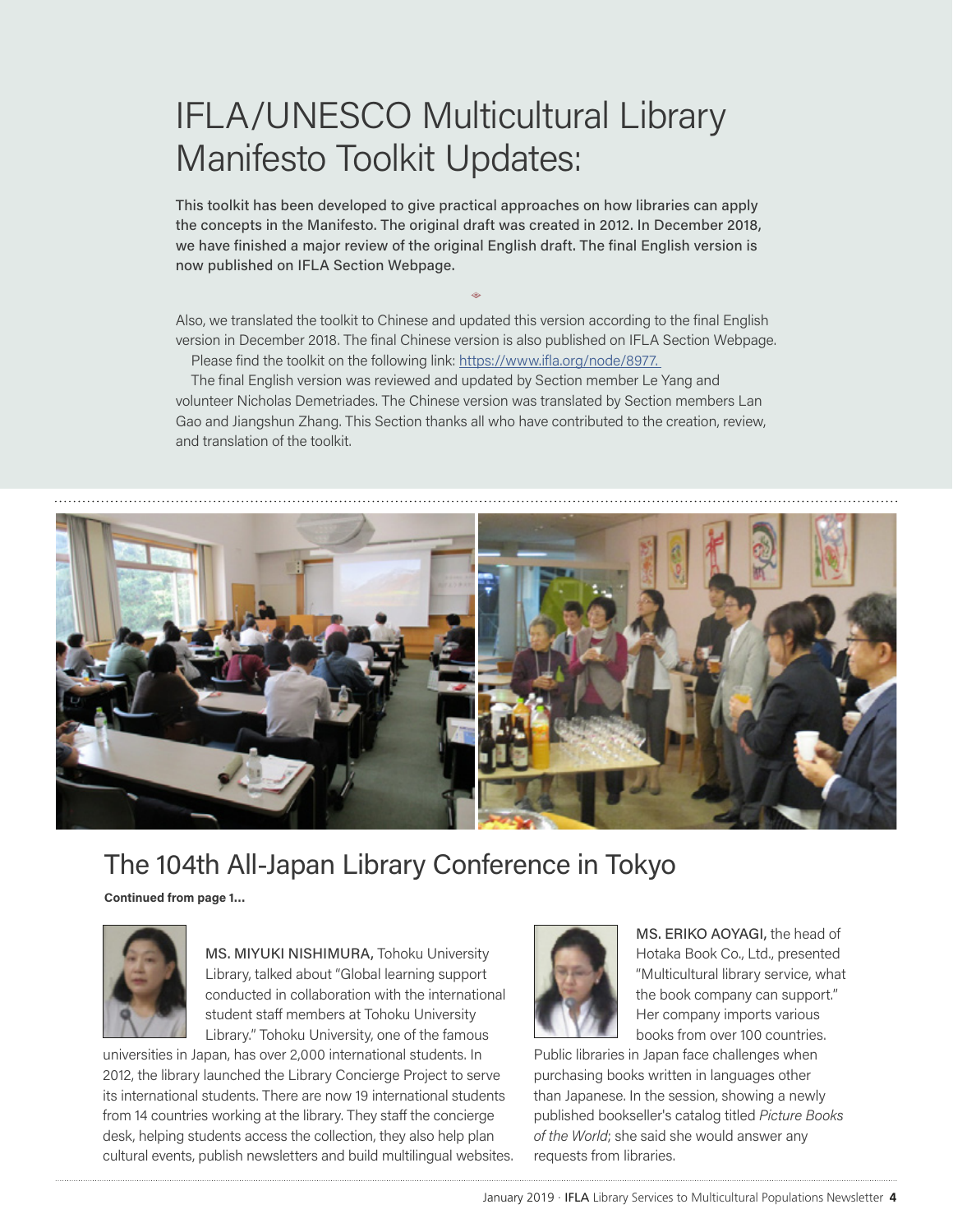

l to r. Sonia Bautista, REFORMA Librarian of the Year Award, Luis Herrera, REFORMA Lifetime Achievement Award, Elizabeth Martinez and Tess Tobin, REFORMA Lifetime Achievement Award.

### Tess Tobin of IFLA MCULTP receives Lifetime Achievement Award from REFORMA

We warmly congratulate Tess Tobin on receiving one of two 2018 Elizabeth Martinez Lifetime Achievement Awards from the US library organizsation REFORMA, the National Association to Promote Library and Information Services to Latinos and the Spanish

Speaking. The awards were presented during the American Library Association Annual Conference in New Orleans, Louisiana, USA on June 24, 2018. A Lifetime Achievement Award was also presented to Luis Herrera, former City Librarian of San Francisco.

#### **From REFORMA's press release announcing the award:**

*Currently retired, Teresa "Tess" Tobin has served as a Personnel Services Library, Administrative Librarian and Reference and Instruction Librarian at the New York City College of Technology of the City University of New York for 17 years. She has also worked as* 

*the Manager of Media and Classroom Services for the University Library at Rutgers University for 7 years.* 

*As President of REFORMA, Ms. Tobin led the organization through one of the most tumultuous years in the organization's history, which included funds lost through a major phishing crime and the cancellation of the REFORMA National Conference in Puerto Rico due to Hurricane Irma. Ms. Tobin handled these sensitive and urgent issues with excellent leadership and responsiveness, ensuring the reputation and integrity of the organization remain at its highest amongst members. […] Ms. Tobin has proven to be an unwavering leader to REFORMA and the field of librarianship through her tireless work solving major issues that could have otherwise damaged REFORMA beyond repair.*

Tess served in our IFLA section from 2007-2015 and was Chair from 2011-2015. During her tenure as Chair the section launched the Multicultural Library Manifesto Toolkit. She continues to support us as a corresponding member. We are very proud of Tess for her contributions to REFORMA and her selection for this well-deserved award.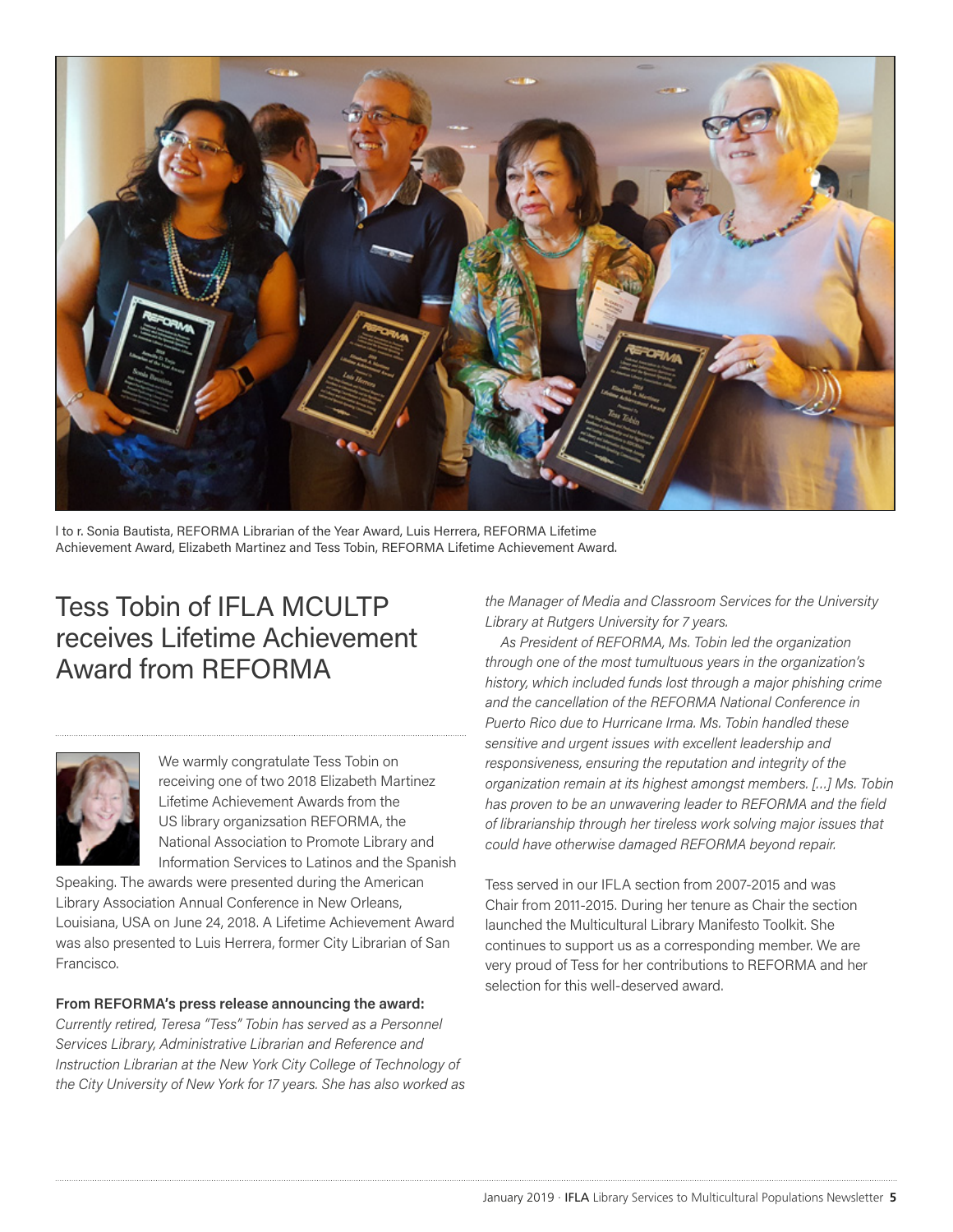

#### MID-YEAR MEETING

Dear Colleagues and Friends,

IFLA Library Services to Multicultural Populations and the Pikes Peak Library District warmly invite you to join our Midyear Meeting, 14-16 March 2019 in Colorado Springs, Colorado, USA. A heartfelt thank you to our section member Teona Shainidze Krebs, and to all of her colleagues in Colorado Springs who are working with us on this event.

There will be many open events including presentations, panel discussions, tours of the innovative library spaces and opportunities to connect with library colleagues from around the world who work focuses around the topic of multicultural populations.

You can find more information about this event here: <https://www.ifla.org/node/91751>.

If you'd like to join us, please let us know as this will help our planning. Send an email by Jan 31st 2019 to [tshainidzekrebs@ppld.org](mailto:tshainidzekrebs%40ppld.org?subject=) and copying in [ifla.mcultp@gmail.com.](mailto:ifla.mcultp%40gmail.com?subject=) Please also let us know if you would be interested in being part of a panel discussion on multicultural libraries.

Organising Committee IFLA Section 32: Library Services to Multicultural Populations

#### **Section 32 Mid-Year Meeting Details:**

Library Services to Multicultural Populations

**Hosted by Pikes Peak Library District, Colorado Springs**

#### **Main meeting location:**

1175 Chapel Hills Dr, Colorado Springs, CO 80920 The two business meetings can also be joined remotely via Zoom. (details to follow)

#### **Note regarding time zones**

Times are given in the local time zone at the time of the meeting: Mountain Daylight Time (GMT-6). Additionally, times for the two business meetings are given in Greenwich Mean Time. If you will be joining the business meetings on Zoom, please double-check the meeting times for your time zone, e.g. with [www.worldtimebuddy.com/](http://www.worldtimebuddy.com/)

**See Mid-Year Meeting Schedule, page 8…**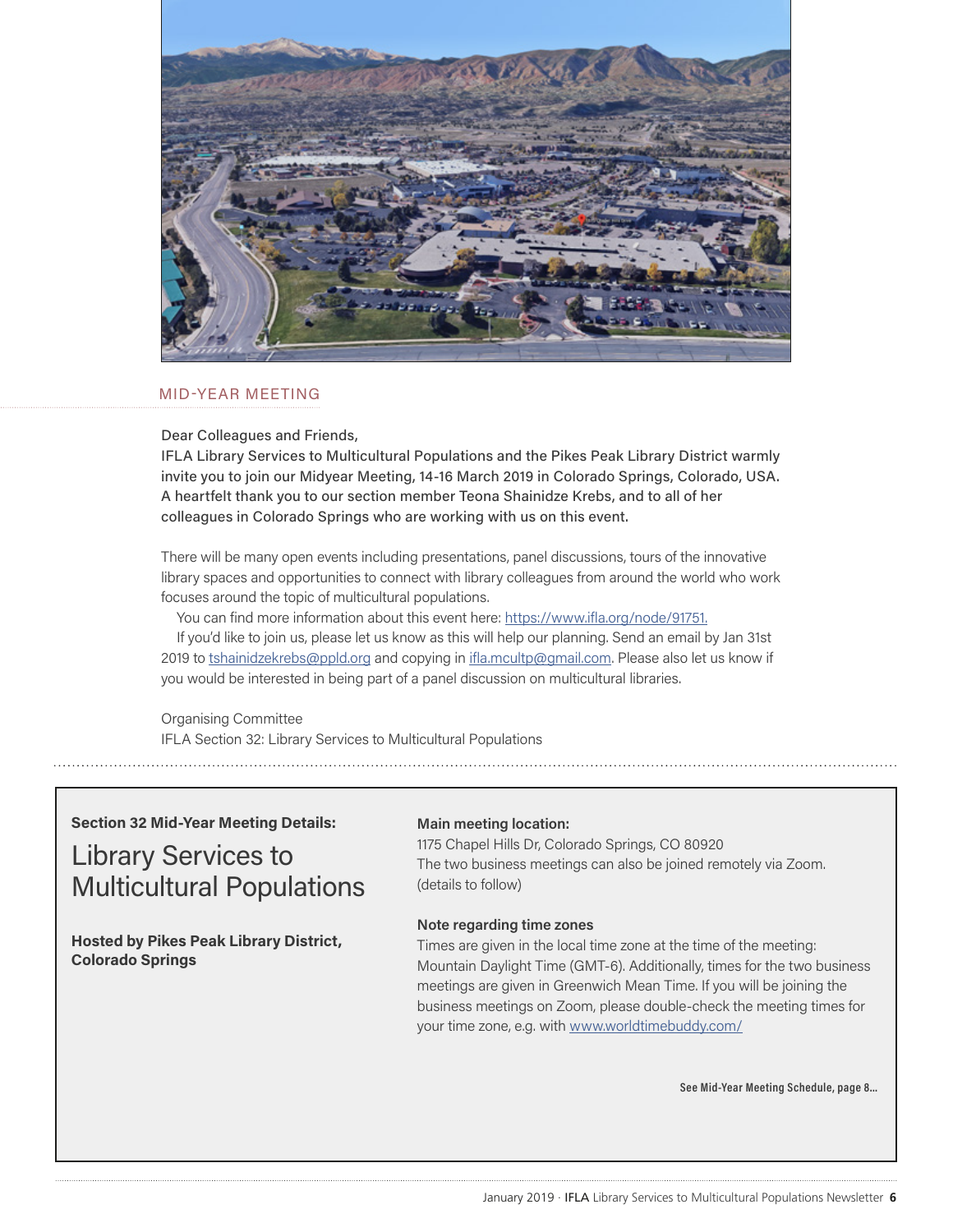### Mid-Year Meeting Schedule

| DAY ONE: THURSDAY 14TH MARCH 2019 10.30 - 18.00                                                       |                                                                                                                             | 16:00-16:30                                                          | <b>First Speaker</b><br>Becca Cruz, Head of Creative Services,<br>Pikes Peak Library District, Colorado Springs,<br>Colorado                      |  |
|-------------------------------------------------------------------------------------------------------|-----------------------------------------------------------------------------------------------------------------------------|----------------------------------------------------------------------|---------------------------------------------------------------------------------------------------------------------------------------------------|--|
| First session: Business meeting (for section members)<br>10.30 - 12.45 local time (16:30 - 18:45 GMT) |                                                                                                                             |                                                                      |                                                                                                                                                   |  |
|                                                                                                       | 10.00 - 10.30 Business meeting Registration                                                                                 | 16:30-17:00                                                          | Second Speaker<br>Abby Simpson, Southeast Regional Manager,<br>Pikes Peak Library District, Colorado Springs,<br>Colorado                         |  |
| 10.30                                                                                                 | Welcome & Document check.<br>Adjoa Boateng. Chair (5 mins)                                                                  |                                                                      |                                                                                                                                                   |  |
| 10.35                                                                                                 | Introductions, activity updates (25 mins)                                                                                   |                                                                      |                                                                                                                                                   |  |
| 11.00                                                                                                 | Chairs report. Adjoa Boateng<br>Section Action plan (10 mins)                                                               | 17:00-17:45                                                          | Panel Discussion, Questions and Answers<br>Facilitated by Teona Shainidze Krebs                                                                   |  |
| 11.10                                                                                                 | Secretary's report - Approval of minutes/actions<br>from Kuala Lumpur, Malaysia, 2019<br>Mathilde Servet (5 mins)           | DAY TWO: FRIDAY 15TH MARCH 9.15 - 18.00                              |                                                                                                                                                   |  |
| 11.15                                                                                                 | Information Coordinators report.<br>Lan Gao & Leslie Kuo (10 mins)<br>Communication Strategy update                         | <b>First session: Hosts presentations</b><br>$09.30$ am - 10.35      |                                                                                                                                                   |  |
|                                                                                                       |                                                                                                                             | 09:15-09:45                                                          | <b>First Speaker</b><br>Joanna Rendon Nelson, Head of Young Adult                                                                                 |  |
| 11.25                                                                                                 | Financial report and Working group updates.<br>Shelli Lake (10 mins)                                                        | Services, Pikes Peak Library District, Colorado<br>Springs, Colorado |                                                                                                                                                   |  |
|                                                                                                       | 11.35 - 12.45     WLIC 2019 Planning (ALL) (70 mins)                                                                        |                                                                      | <b>Title TBD</b>                                                                                                                                  |  |
| $\rule{1em}{0.15mm}$ LUNCH $-$<br>Second session: Hosts presentations 13.45 - 18.00                   |                                                                                                                             | 09:45-10:15                                                          | Second Speaker<br>Bret Lobello, Head of Regional History and<br>Genealogy                                                                         |  |
|                                                                                                       | 13.45 - 14.00 Further Registrations                                                                                         |                                                                      | <b>Title TBD</b>                                                                                                                                  |  |
| 14:00-14:15                                                                                           | Welcome and introductions                                                                                                   |                                                                      |                                                                                                                                                   |  |
| 14:15-15:15                                                                                           | Teona Shainidze Krebs Head of Adult Education,<br>Pikes Peak Library District, Colorado Springs,                            |                                                                      | Second session: Business Meeting (for section members)<br>10.30-13.00 local time (16.30 - 19.00 GMT)                                              |  |
|                                                                                                       | Colorado<br>Adjoa K. Boateng Head of Information<br>Management, BirdLife International,<br>Cambridge, UK<br>Keynote Speaker |                                                                      | 10.30 - 13.00 Strategy and Action Plan/Award discussion<br>continued<br>• Where to have 2020 mid-year meeting?<br>• Agenda to be decided<br>- AOB |  |
|                                                                                                       | John Spears Chief Librarian and CEO, Pikes<br>Peak Library District, Colorado Springs,<br>Colorado<br><b>Title TBD</b>      |                                                                      | - WORKING LUNCH (TBC) -                                                                                                                           |  |
|                                                                                                       |                                                                                                                             | <b>Second session: Continuation of Hosts sessions</b>                |                                                                                                                                                   |  |
|                                                                                                       |                                                                                                                             | 13:30-15:30                                                          | Pioneers Museum presentation<br>Matt Maybury                                                                                                      |  |
|                                                                                                       |                                                                                                                             | 17:00-20:00                                                          | Progressive dinner                                                                                                                                |  |
|                                                                                                       |                                                                                                                             |                                                                      | DAY THREE: SATURDAY 16TH MARCH, 2019                                                                                                              |  |
|                                                                                                       |                                                                                                                             |                                                                      | Library visits and site seeing<br><b>Culture Festival</b><br>More information to come                                                             |  |